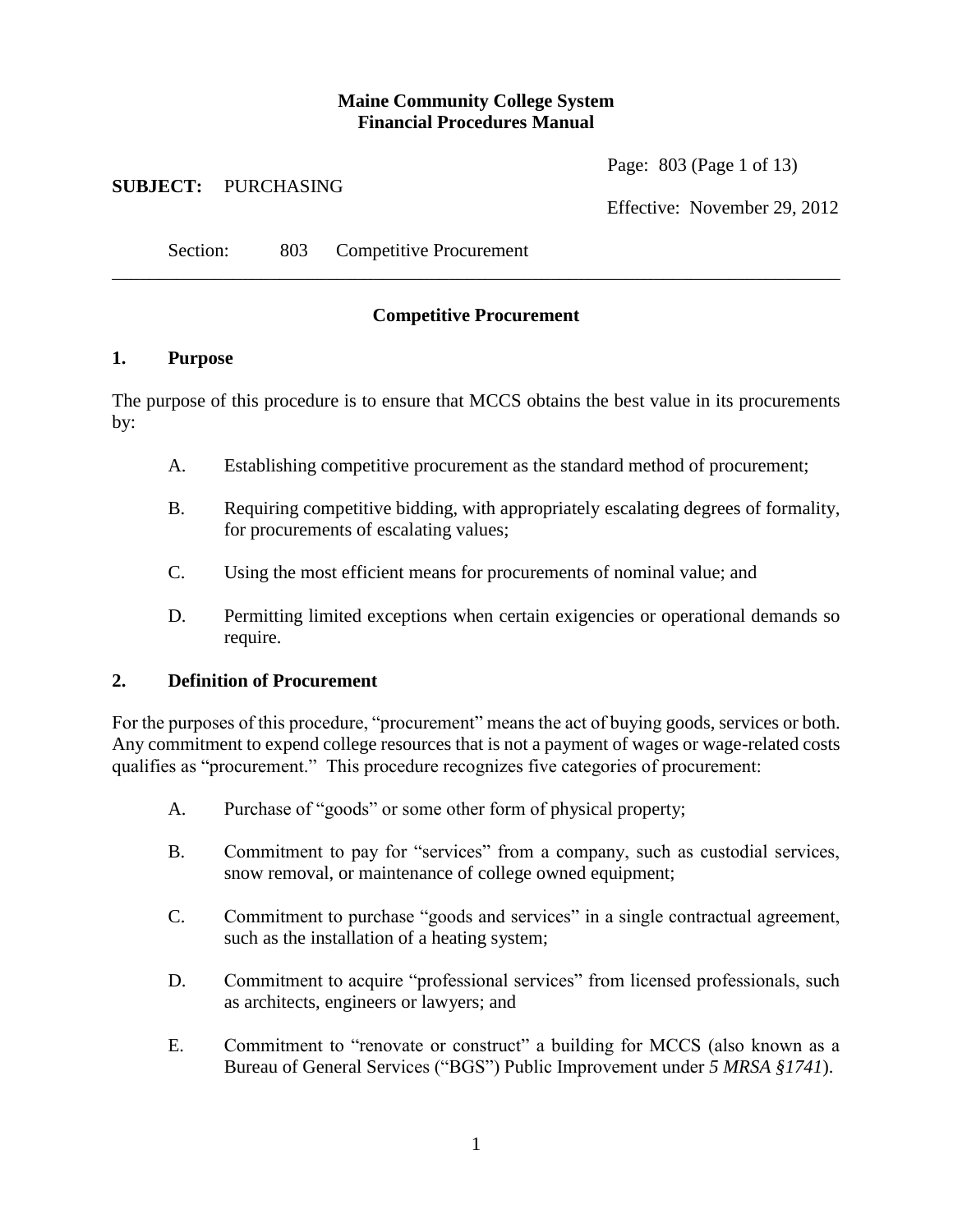## **3. Definition of Estimated Contract Value**

For the purposes of this procedure, "estimated contract value" means the good faith identification of the value of a contract for goods or services as reasonably projected by the employee authorizing the transaction at the time of procurement.

## **4. Procurement Requirements**

This procedure imposes certain requirements based upon the type of procurement and the anticipated total cost of the goods and/or services under consideration. Such types and costs are categorized as follows:

- A. Contracts with an estimated contract value of less than \$1,000;
- B. Contracts to procure goods, goods and services, or services with an estimated contract value of:
	- 1) Between \$1,000 and less than \$10,000;
	- 2) Between \$10,000 and less than \$25,000; or
	- 3) \$25,000 or more;
- C. Contracts to procure professional services with an estimated contract value of:
	- 1) Less than \$25,000; or
	- 2) \$25,000 or more;
- D. Contracts to renovate or construct MCCS buildings; and
- E. Considerations governing the issuance of any RFP or RFQ.

## **5. Blanket or Bundled Contracts**

If a procuring employee knows or reasonably expects at the time of procurement that the need for a particular good or service is likely to reoccur within the same fiscal year, procurement of a blanket or bundled contract for that good or service for at least that fiscal year shall be considered and, if practicable and efficient, shall be sought, preferably at the beginning of a fiscal year. For the sake of efficiency, MCCS may choose to procure goods or services for several years in a single contract. In those instances, MCCS may contract for a period of not more than three years, but may offer up to two one year optional extensions. In any case, MCCS expects to reissue an RFP at least once every five years.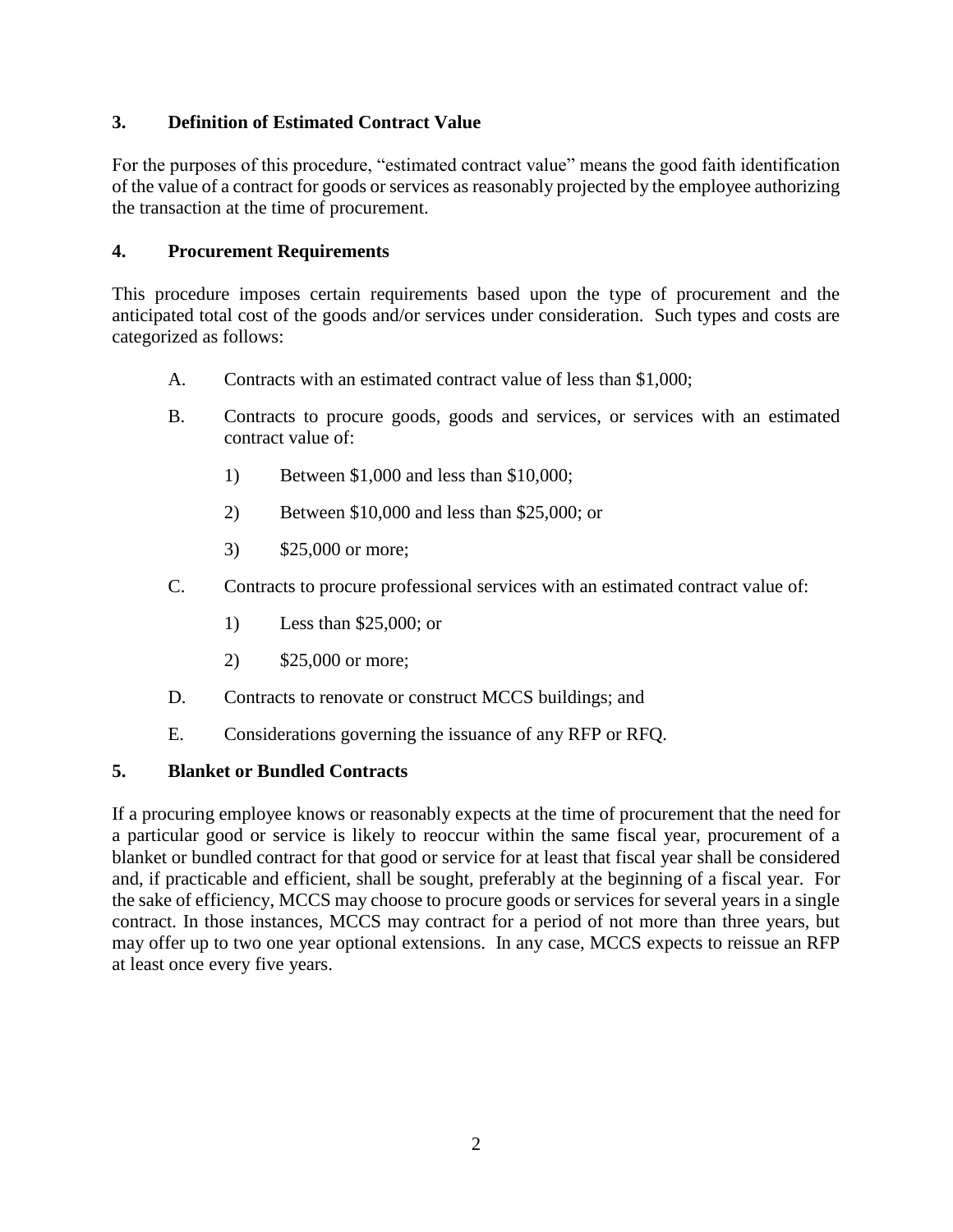#### **6. Specific Procurement Requirements**

#### **A. Contract with an Estimated Contract Value of Less than \$1,000**

Selective procurement, in order to achieve net operational and financial efficiency, is required as follows:

- 1) Customary prudence and care shall be exercised;
- 2) Readily available means of market survey, such as internet searching, shall when practicable, be used; and
- 3) If the contract procures goods or services through purchasing agreements arranged by the State of Maine, University of Maine System or other like partner, the purchaser must determine whether the purchasing agreements were secured through processes that applied the essential protections of this subsection.

#### **B. Contract to Procure Goods, Goods and Services, or Services with an Estimated Contract Value of between \$1,000 and less than \$10,000**

Competitive bidding is required as follows:

- 1) The requisitioner must obtain price quotations from at least three vendors reasonably believed to be qualified shall be received;
- 2) Such quotations may be received by telephone, email, website, or other means, provided all such quotations are documented in writing in the attached Form (Form attached);
- 3) All such quotations shall be attached to the original requisition and maintained on file with the purchase order; and
- 4) If the contract procures goods or services through purchasing agreements arranged by the State of Maine, University of Maine System or other like partner, the purchaser must determine whether the purchasing agreements were secured through processes that applied the essential protections of this subsection.

In the event that a contract of this estimated value involves the purchase of non-standard or complex material or services, a procurement process like that set forth in *subsection C*  or *D* below should be used.

#### **C. Contract to Procure Goods, Goods and Services, or Services with an Estimated Contract Value of between \$10,000 and less than \$25,000**

Competitive bidding is required as follows: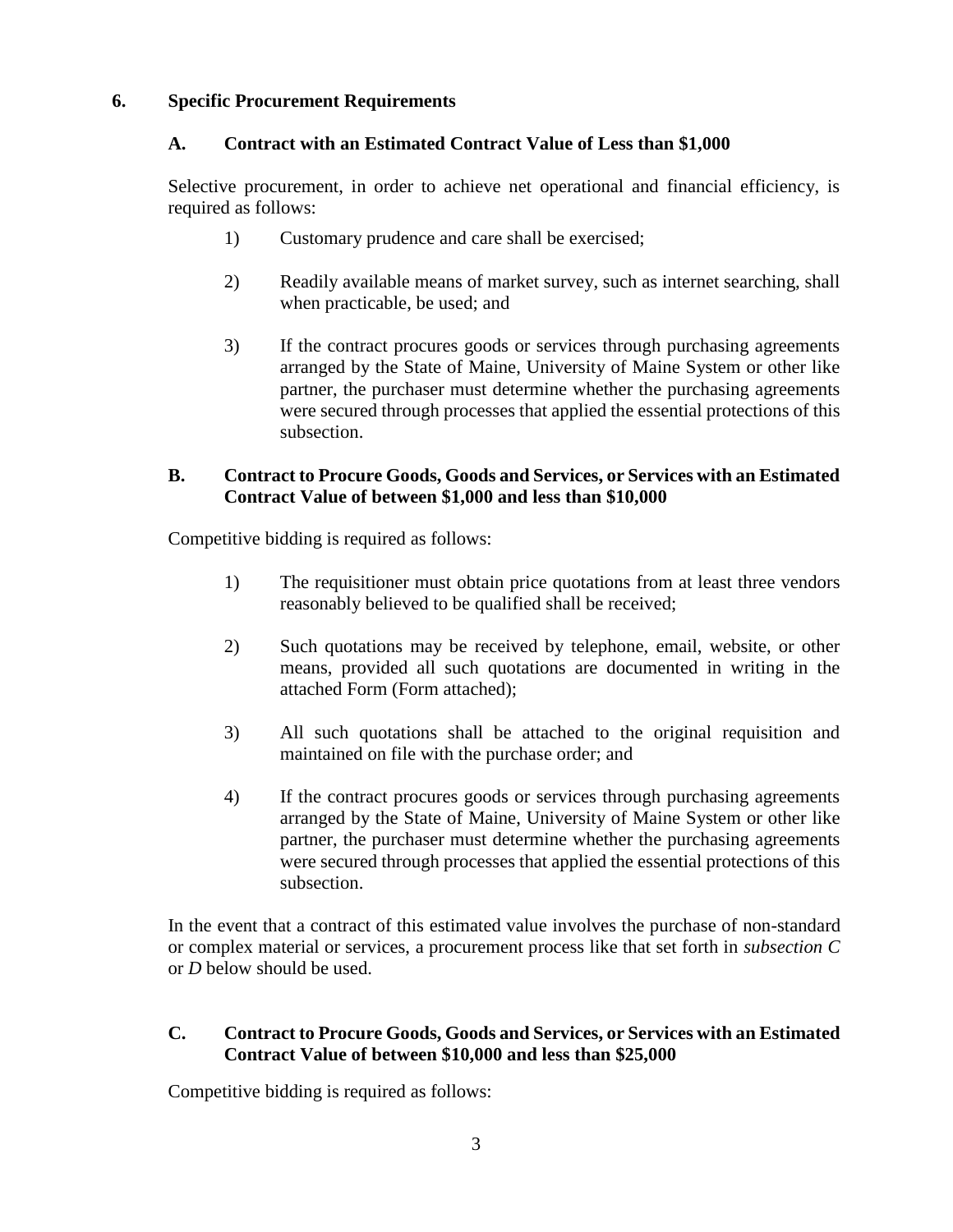- 1) A standard Request for Proposal (RFP) shall be used to solicit bids from at least three vendors reasonably believed to be qualified;
- 2) Where practical, a specifications sheet shall be included in the RFP. Specifications include, but are not limited to quantity, description, delivery requirements, special conditions, drawings or other specifications;
- 3) The criteria or approximate weighting of diverse criteria by which the procure decision will be made such as price, life cycle cost, efficiency gains or processing speed shall be included in the RFP. (See *subsection 9,* below);
- 4) A statement that sets forth MCCS's right to reject any or all proposals shall be included in the RFP;
- 5) The standard "Notice to Bidders" (attached) shall be included in the RFP;
- 6) A timetable with the dates of key events in the decision process shall be established and included in the RFP. The timetable shall, at a minimum, include the location, date and time proposals are due and when the successful bidder will be notified of the award. The RFP may allow for electronic submission of the proposal, but it cannot require electronic submission;
- 7) If replies are to conform to a certain format, that should be clearly stated in the RFP; and
- 8) If the contract procures goods or services through purchasing agreements arranged by the State of Maine, University of Maine System or other like partner, the purchaser must determine whether the purchasing agreements were secured through processes that applied the essential protections of this subsection.

#### **D. Contract to Procure Goods, Goods and Services, or Services with an Estimated Contract Value of \$25,000 or More**

Competitive bidding is required as follows:

- 1) All of the requirements set forth in *subsection C* above;
- 2) The RFP must be advertized in, at minimum, a major regional or state-wide news paper such as the Portland Press Herald, Bangor Daily News or Kennebec Journal;
- 3) The procuring college must establish a review committee with the deliberations and decisions of that committee clearly documented;
- 4) The review committee should seriously consider interviewing the highest rated respondents to the RFP before selecting the contractor; and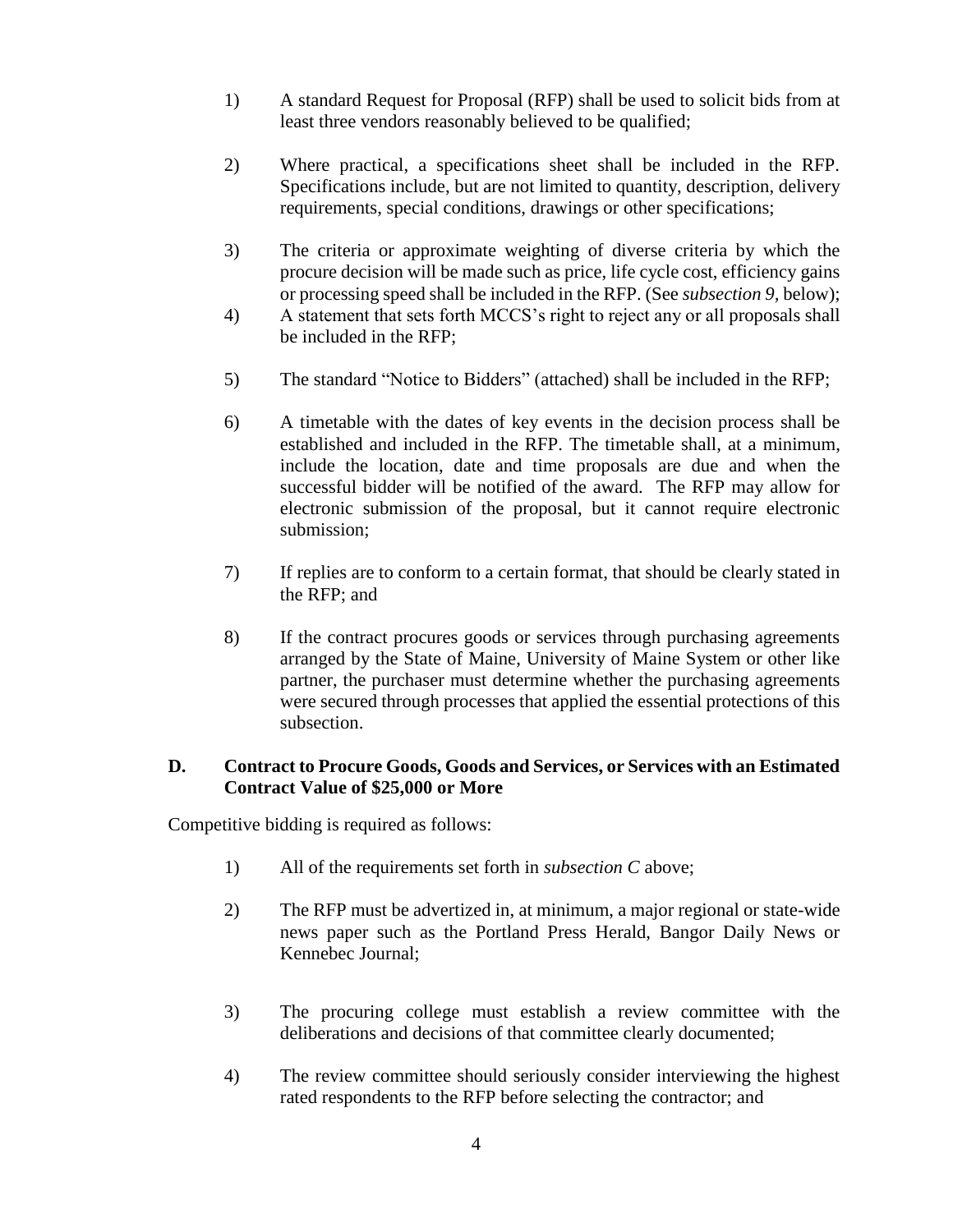5) If the contract procures goods or services through purchasing agreements arranged by the State of Maine, University of Maine System or other like partner, the purchaser must determine whether the purchasing agreements were secured through processes that applied the essential protections of this subsection.

#### **E. Contract to Procure Professional Services with an Estimated Contract Value of less than \$25,000**

Competitive bidding is required as follows:

- 1) When contracting for engineering or architectural services, the authorized requisitioner may identify a qualified firm on the State of Maine Bureau of General Services (BGS) Prequalification List *or* issue a standard Request for Qualifications (RFQ) to at least three vendors reasonably believed to be qualified;
- 2) Obtain a written confirmation that all required professional credentials are current;
- 3) Provide the professional services firm with a written scope of the project, project schedule, project budget and a request for a written proposal that includes the deadline by which the firm must provide reports, drawings, specifications and other necessary documents in support of timely completion the project together with the total cost of the professional services and related expenses;
- 4) If the college and the professional services firm cannot successfully agree on the cost, scope, content and, or deadline for delivery, the college will so notify the professional services firm and *either* select another firm from the BGS Prequalification List, select the second ranked firm from the RFQ results or issue a new RFQ and repeat steps 2 and 3 above; and
- 5) Once the college and the professional services firm agree on the cost, scope, content and deadlines the college shall draft a 'rider' to the standard Professional Services Agreement that memorializes the agreements between the professional services firm and the college and have the agreement executed by the college, the professional services firm and, where appropriate, BGS.

## **F. Contracts to Procure Professional Services with an Estimated Contract Value of more than \$25,000**

1) All of the requirements set forth in *subsection E* must be fulfilled *except* that the use of the BGS Prequalification List is prohibited. The requisitioner must issue a standard Request for Qualifications (RFQ) to not less than three vendors reasonably believed to be qualified;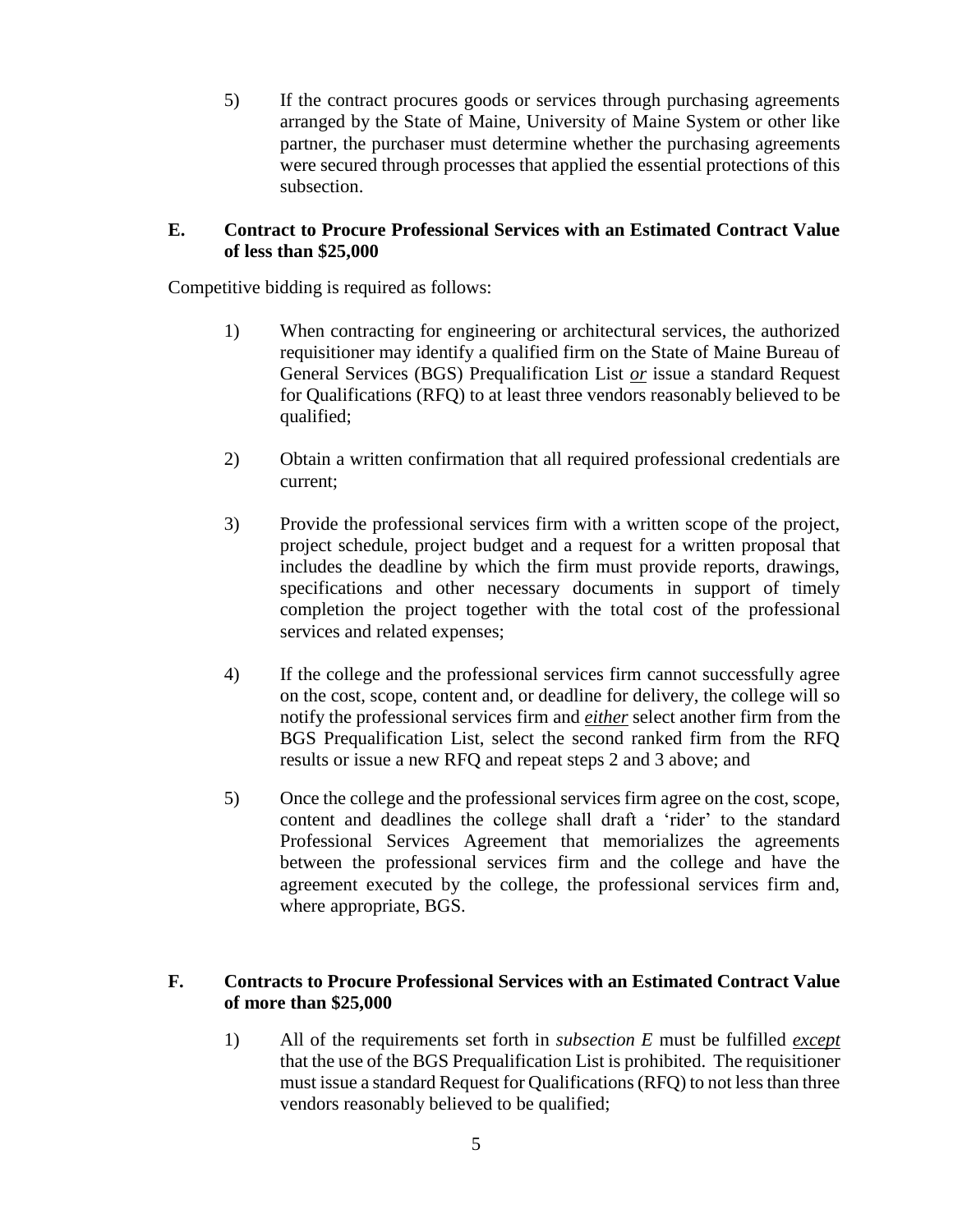- 2) The RFP must be advertized in, at minimum, a major regional or state-wide news paper such as the Portland Press Herald, Bangor Daily News or Kennebec Journal;
- 3) The procuring college must establish a review committee with the deliberations and decisions of that committee clearly documented; and
- 4) The review committee should seriously consider interviewing the highest rated respondents to the RFQ before selecting the contractor.

#### **G. Renovations and Construction (Public Improvement Projects)**

- 1) Any project meeting the statutory definition of a public improvement, (i.e. the construction, alteration or major repair of a building owned or leased by MCCS per *5 MRSA §1741*), will follow the procurement standards established by BGS; and
- 2) As soon as a college identifies a project consistent with the aforementioned definition and establishes a funding source, the college will submit a Public Improvement Project (PIP) Request Form online with BGS (See *<http://www.maine.gov/bgs/constrpublic/forms/index.htm>*) and contact BGS which will oversee the project and procurement process.

## **H. Considerations governing the issuance of any RFP or RFQ under** *Section A-G*  **Above**

- 1) For large or more complex bids it may be beneficial to hold a bidders' conference, at which time all potential bidders may ask questions. If questions cannot be answered at that time, the purchasing staff must obtain the information and promptly respond, in writing, to all potential bidders;
- 2) During the bid process, vendors may not have access to information regarding other bidders, such as the names of other vendors participating in the bid process or prices already offered by other bidders. After the bid closing date but before the award has been made, information pertaining to bids may not be shared with other vendors. Once an award is made, it becomes public information and may be shared with anyone who requests it. Requests should be made in writing; if copies of documentation are provided, reasonable fees for copying may be assessed;
- 3) Answers to technical questions arising during the bidding process should be provided by the purchasing staff, who must coordinate the reply and ensure that all potential vendors are provided the same information;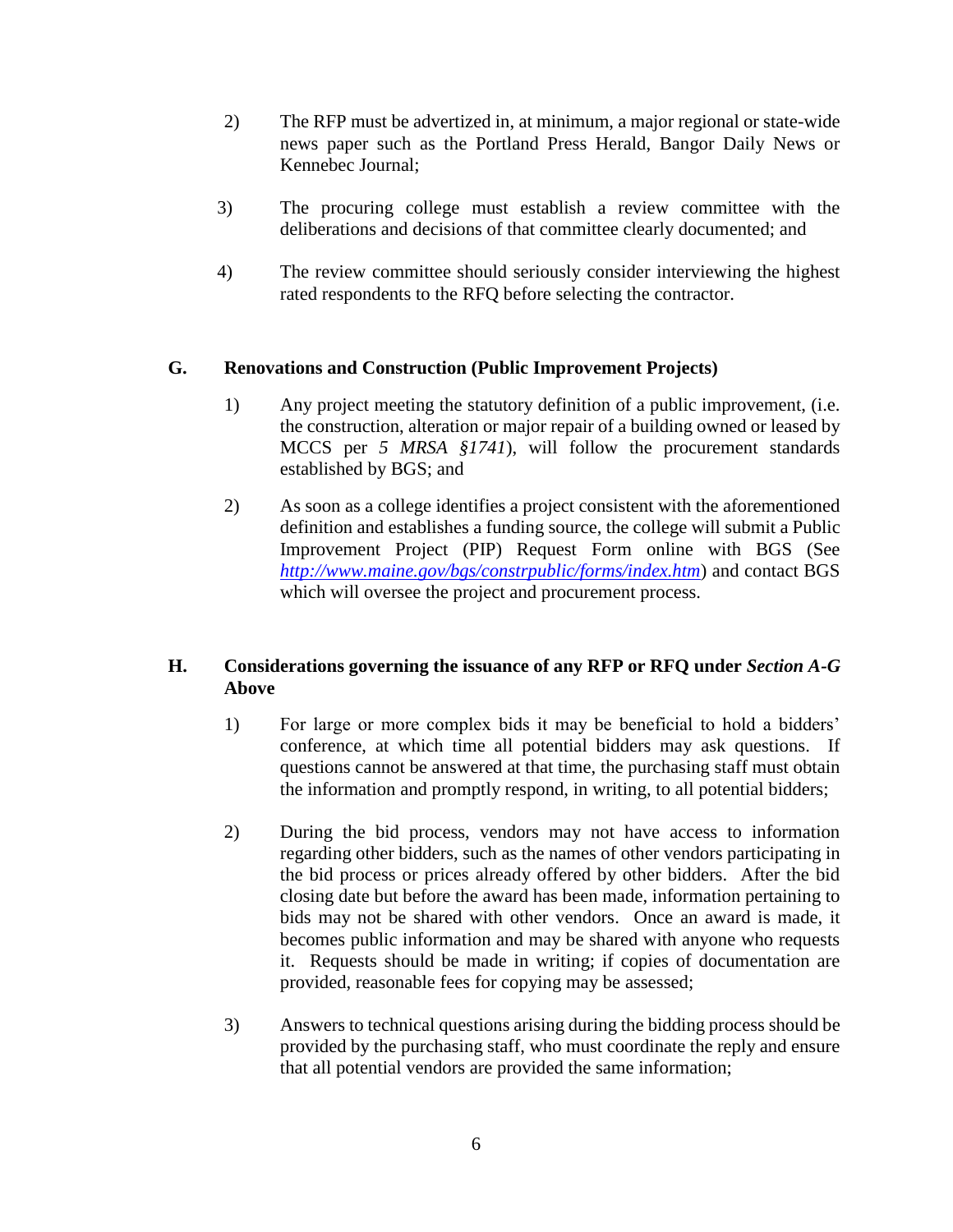- 4) When a change is made to a material specification, all vendors must be notified of the change and given an equal opportunity to bid on the revised specification. Such specifications include, for example, quantities, model numbers, descriptions, delivery and terms;
- 5) If vendors may submit alternative bids, the request for proposal must specify that option, giving all vendors equal opportunity to suggest alternatives;
- 6) After all bids have been received and examined for completeness, a summary sheet may be prepared to note all pertinent data and discrepancies. The following factors in combination, not necessarily listed in their order of importance, should be considered and documented before awarding bids:
	- (a) Prices;
	- (b) Bidder's previous record of performance and service;
	- (c) Ability of bidder to render satisfactory service in this instance;
	- (d) The bidder's service capability, integrity, facilities, equipment, reputation;
	- (e) Availability of bidder's representative to call upon and consult with MCCS user departments;
	- (f) Quality and conformance to specifications; and
- 7) All information gathered should be kept with the purchase order as backup documentation. In cases of bids for estimating purposes, a copy of each bid response is to be sent to the requester along with the bid summary sheet.

## **I. Procuring Text Books and other Academic Support Materials**

Because MCCS recognizes that selection of text books and other academic support materials is integral to academic freedom, selective procurement for text books and other academic support materials is required as follows:

- 1) Reasonable and customary prudence and care for the financial burdens placed on students should be exercised in selecting text books and all supporting materials; and
- 2) The selection, distribution and use of text book and academic support materials must honor and comply with all copyright laws.

## **J. Contracts for Works of Art Regardless of Value**

Selective procurement for works of art, including those MCCS is required to purchase pursuant to *27 MRSA §451 et seq*., is required as follows:

1) Proposals or works from at least three artists shall be considered; and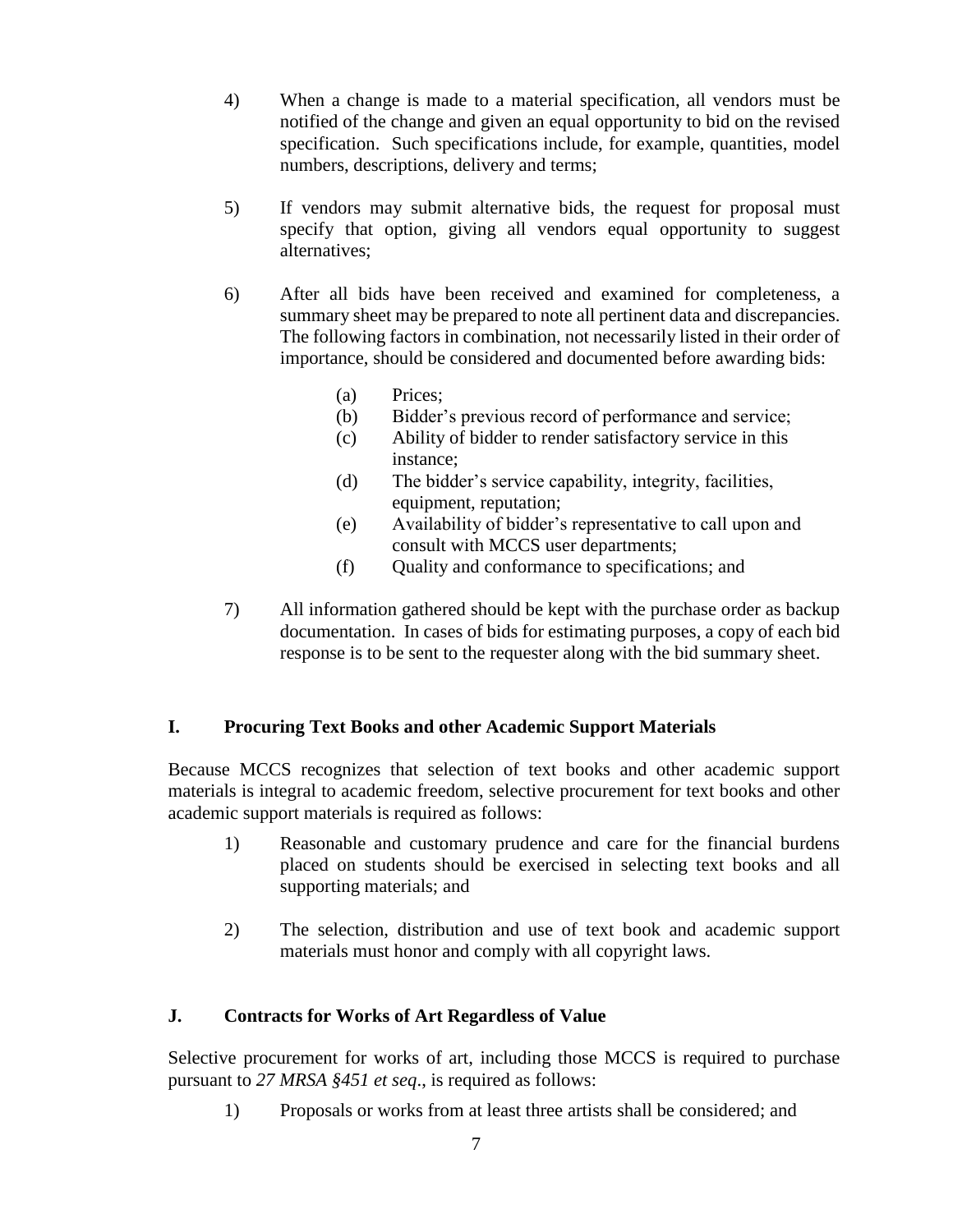2) Customary prudence and care shall be exercised and a procurement process should be established similar to the process for procuring professional services in *subsections E and F* above dependent on the good faith identification of the estimated contract value for the work of art.

#### **7. Waiver of the Above Procurement Requirements (i.e., Sole Source Justification)**

An intentional material deviation in the procurement requirements set forth in *Section 6* above may be authorized (hereinafter "waiver") only as follows:

- A. Reasons for requesting such a waiver must be detailed on the Contract Procurement Form (attached) prepared and signed by the requesting manager.
- B. One of the following standards must be met. There must be:
	- 1) Only one qualified vendor;
	- 2) Consistency in matters such as style and type with commodities or services previously purchased;
	- 3) Emergency need for the goods or services;
	- 4) Manufacturer's direct sales that offer exceptional discounts. Prices from such manufacturers should, however, be checked periodically for comparison;
	- 5) Professional services requiring unique expertise or unique knowledge of MCCS; or
	- 6) Instructional Services Contracts. Due to other inherent controls within the delivery of specialized instruction, neither competitive bidding nor a waiver is required for contracts for instructional services.
- C. The following, by way of example, do not justify a waiver;
	- 1) The college has used the vendor for many years;
	- 2) Another college uses the vendor and is pleased with its goods and services; or
	- 3) This is the only vendor who will respond on an ASAP basis.
- D. Waiver of any contract with an estimated or actual value of \$10,000 or more shall not be executed without the following prior approvals. Only the:
	- 1) College president or director of finance may approve such a college contract;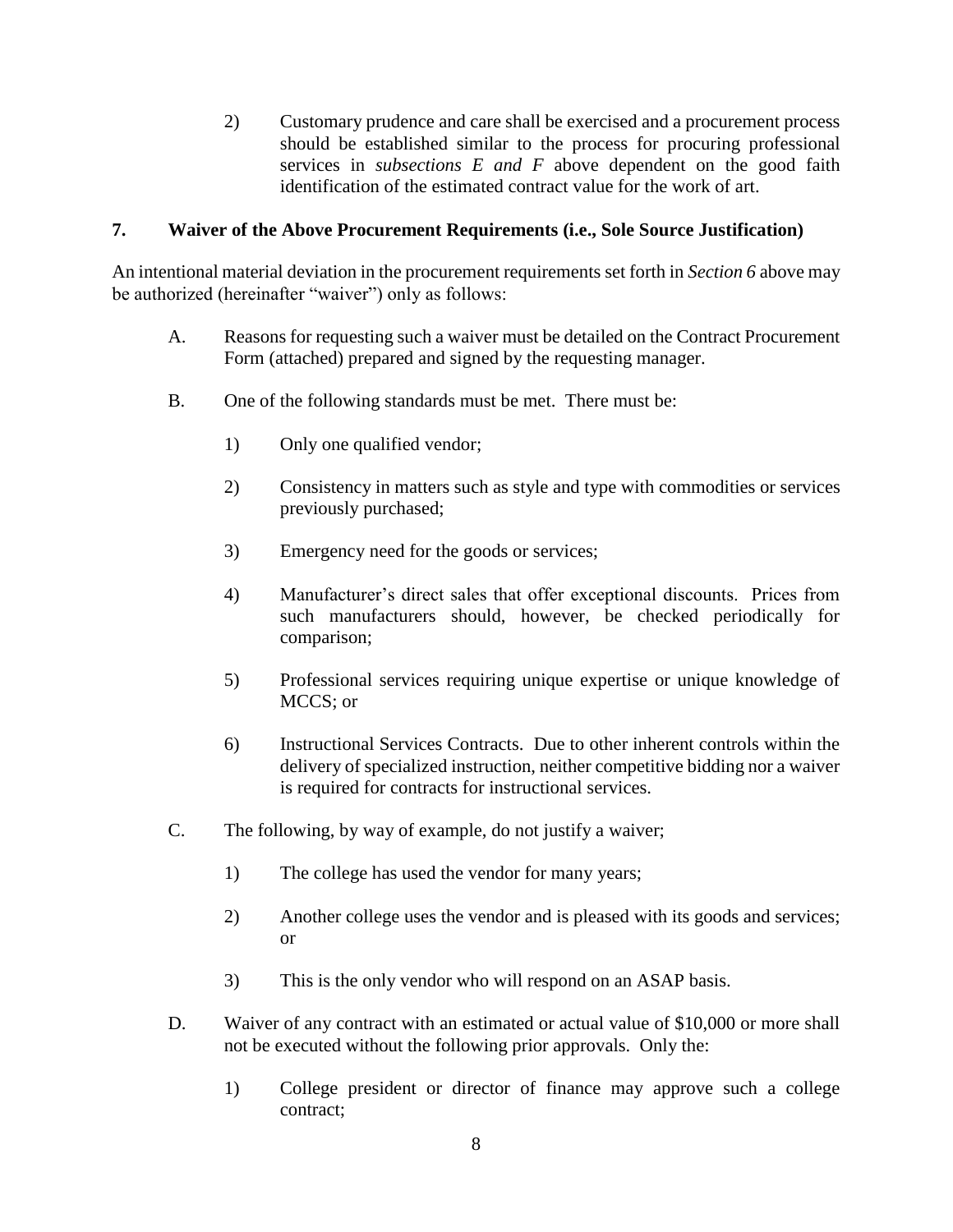- 2) Director of the Center for Career Development may approve such a Center Contract; and
- 3) System president or System chief financial officer may approve such a System contract.
- E. Documentation of written justification for sole source awards should be attached to the purchase order.

# **8. Mistaken Deviation from the Above Procurement Requirements**

A mistaken or unintentional material deviation from the procurement requirements set forth in *Section 6* above that is not authorized but that occurs by error or mistake (hereinafter "deviation") shall be reviewed promptly when known. Such deviations shall be evaluated to determine whether process changes, employee training, or employee discipline is appropriate.

# **9. Criteria in Awarding Contracts**

Acquiring goods and services at the lowest total cost is an important objective of the MCCS. Circumstances also arise in which it may be in the best interest of the MCCS to make a bid award on a basis other than lowest apparent cost. Such circumstances may occur when the following elements of total cost are evaluated:

- A. Quality and commodity life-cycle cost;
- B. Transportation;
- C. Service and travel;
- D. Technical assistance;
- E. Willingness to maintain stock;
- F. After-hours availability;
- G. Unique expertise or unique knowledge of MCCS; and/or
- H. Unsatisfactory references of low bidder.

Documentation of written justification for the award of a bid to other than the low bidder must be attached to the purchase order.

## **10. Certain Contracts Subject to Unique Rules**

The following contracts, regardless of estimated value, are subject to the following additional rules:

# **A. Contracts with Current Employees**

Any contract of any value, other than a contract for instructional services, in which a current employee is known to have a substantial personal financial interest shall have been subject to the prior receipt of at least three bids from at least three vendors reasonably believed to be qualified.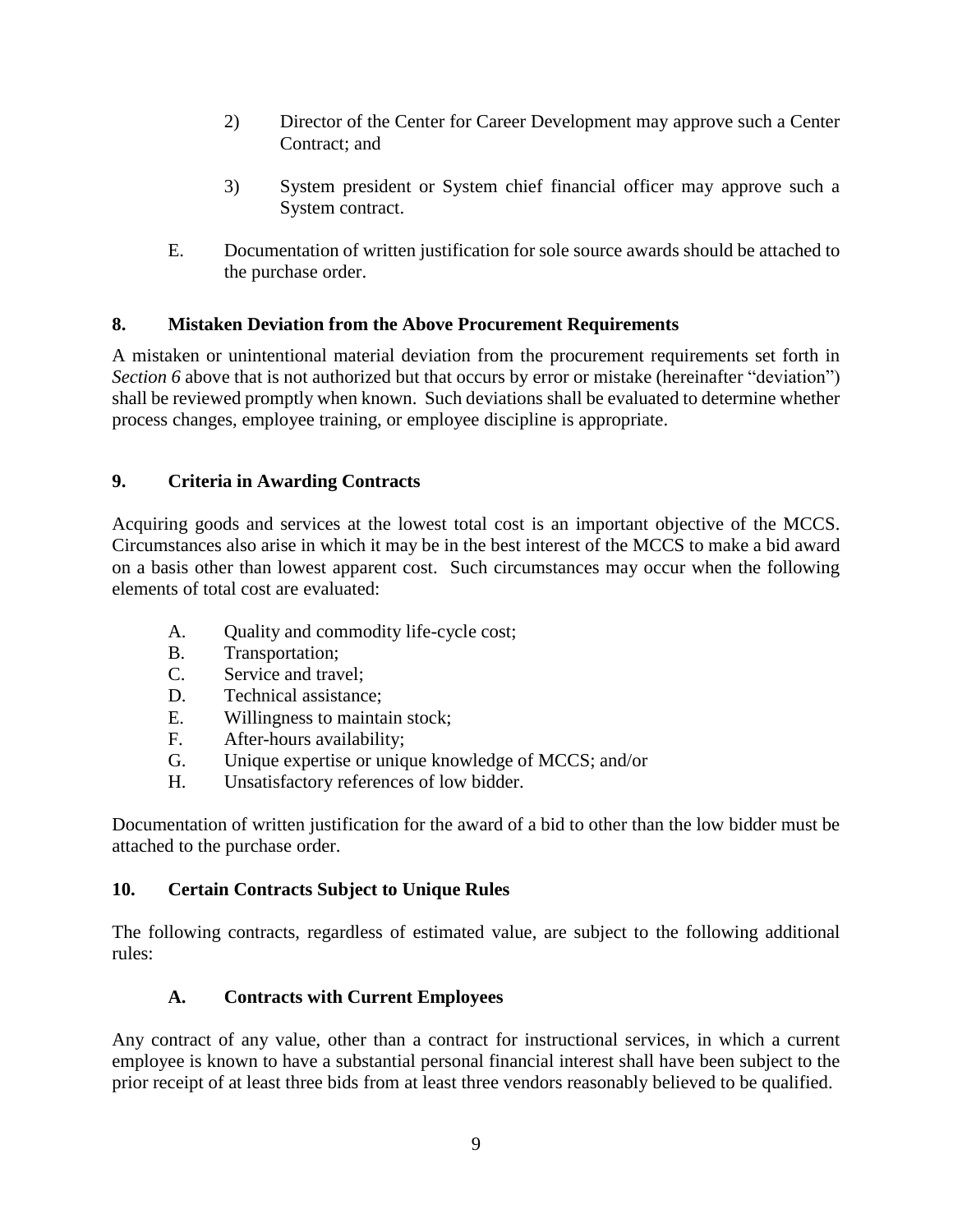# **B. Contracts Subject to Other Laws**

Maine and federal law require MCCS in certain instances to procure goods or services pursuant to their own provisions. These provisions can either be in addition to, or effectively replace, the requirements of this procedure. One example of a federal law that is in addition to this procedure is The American Recovery and Reinvestment Act of 2009 ("ARRA" at *Pub. L. 111-5*). One example of state law that effectively replaces this procedure is the Public Improvements Act (*5 MRSA §1741 et seq*., giving the Bureau of General Services' jurisdiction, including procurement, over certain MCCS public improvements). For contracts issued under the jurisdiction of such laws, MCCS shall comply with both the law and this procedure.

# **C. Contracts Subject to Grants or Other Restrictions**

Grant or other agreements can require MCCS in certain instances to procure goods or services pursuant to their own provisions. These provisions can either be in addition to, or effectively replace, the requirements of this procedure. Whenever possible, the provisions of this procedure must be complied with in addition to the requirements of such a grant or other restrictive agreement.

## **11. Interpretation**

This procedure shall be interpreted and applied in manners that comply with the requirements of *5 MRSA §12022(3)* as applied to the extent possible consistent with the MCCS' authorizing law, including *20 MRSA §12706(5), (9)* and *(12)* (Trustees' powers to control expenditures, contracts and purchases), and other governing laws, such as the Public Improvements Act, *5 MRSA §1741 et seq.* (Bureau of General Services' jurisdiction, including procurement, over certain MCCS public improvements).

## **12. Attached Form(s)**

- A. MCCS Standard Contract Procurement Form for All Non-Employment Contracts over \$10,000; and
- B. MCCS Standard Notice to Bidders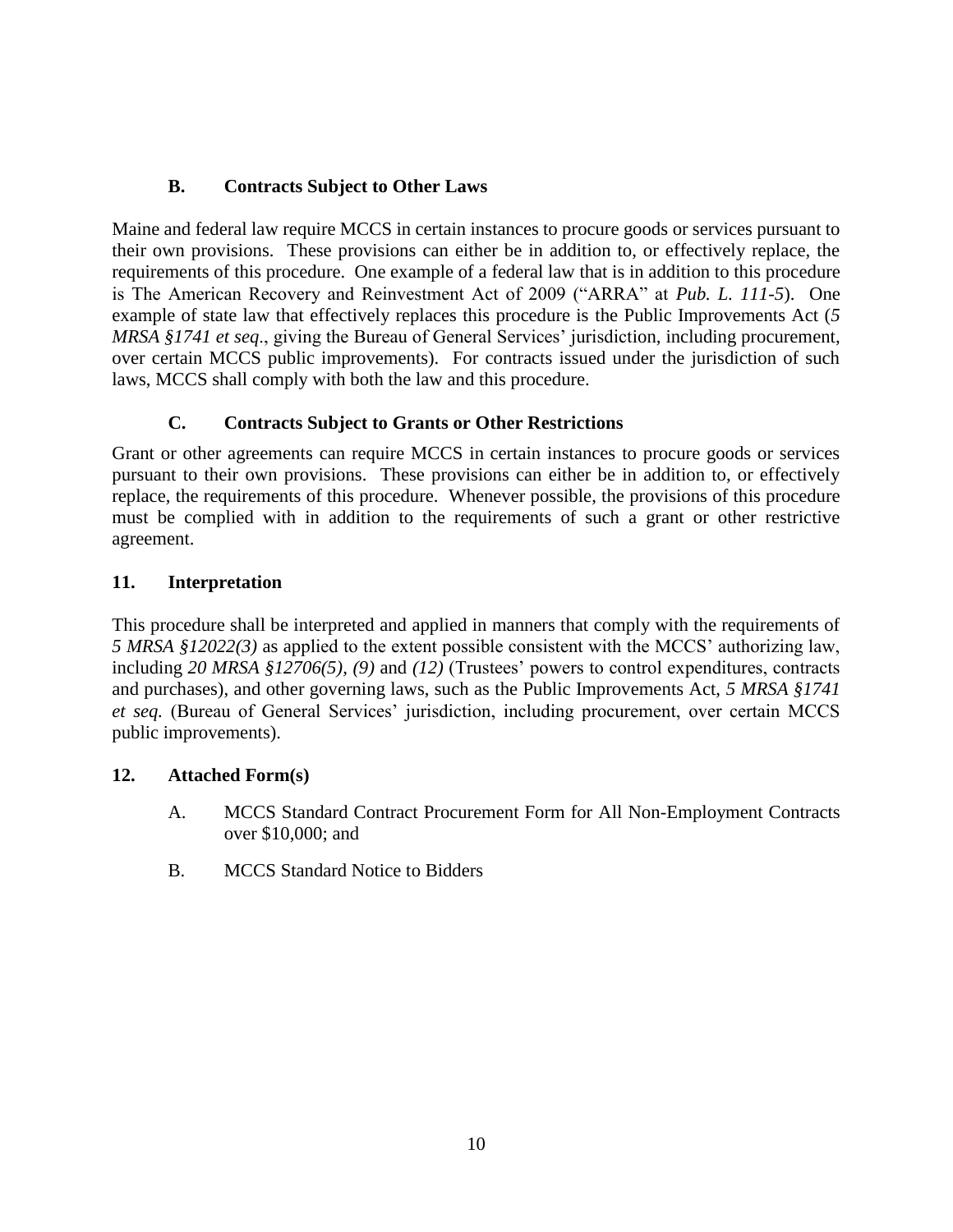## **MCCS CONTRACT PROCUREMENT FORM FOR ALL NON-EMPLOYMENT CONTRACTS OVER \$10,000**

| 1. |                                                                                                                                      | Briefly Identify the Good or Service Procured: _________________________________                                                                                       |  |  |  |
|----|--------------------------------------------------------------------------------------------------------------------------------------|------------------------------------------------------------------------------------------------------------------------------------------------------------------------|--|--|--|
| 2. |                                                                                                                                      |                                                                                                                                                                        |  |  |  |
| 3. | Is this a Blanket or Bundled Contract? Yes _ No _                                                                                    |                                                                                                                                                                        |  |  |  |
| 4. |                                                                                                                                      |                                                                                                                                                                        |  |  |  |
| 5. | Does this Procurement Qualify for a Blanket or Bundled Contract? Yes _ No _                                                          |                                                                                                                                                                        |  |  |  |
| 6. |                                                                                                                                      | Have you complied with the requirements of the attached MCCS Financial Procedure<br>that applies to the type and amount of the contract you seek to award? Yes _ No _. |  |  |  |
|    | If no, please restart the procurement in a compliant manner.                                                                         |                                                                                                                                                                        |  |  |  |
| 7. | Did you procure bids or price information from at least three vendors reasonably<br>believed to be qualified? Yes $\_\ N$ o $\_\_$ . |                                                                                                                                                                        |  |  |  |
|    | If no:                                                                                                                               |                                                                                                                                                                        |  |  |  |
|    | a.                                                                                                                                   | Are you seeking a waiver of competitive bidding rules under section 4 of the<br>Attached Procedure? Yes _ No _.                                                        |  |  |  |
|    |                                                                                                                                      |                                                                                                                                                                        |  |  |  |
|    | $b$ .                                                                                                                                | Are you seeking to award this as a sole source contract? Yes _ No _.                                                                                                   |  |  |  |
|    |                                                                                                                                      |                                                                                                                                                                        |  |  |  |
|    | c.                                                                                                                                   | Is this a Contract:                                                                                                                                                    |  |  |  |
|    |                                                                                                                                      | For instructional services? Yes _ No __.<br>1)                                                                                                                         |  |  |  |
|    |                                                                                                                                      | One in which a current employee is known to have a substantial personal<br>2)<br>financial interest? Yes _ No __.                                                      |  |  |  |

If yes, have you procured at least three bids from at least three vendors?  $Yes$   $No$   $\_\_$ .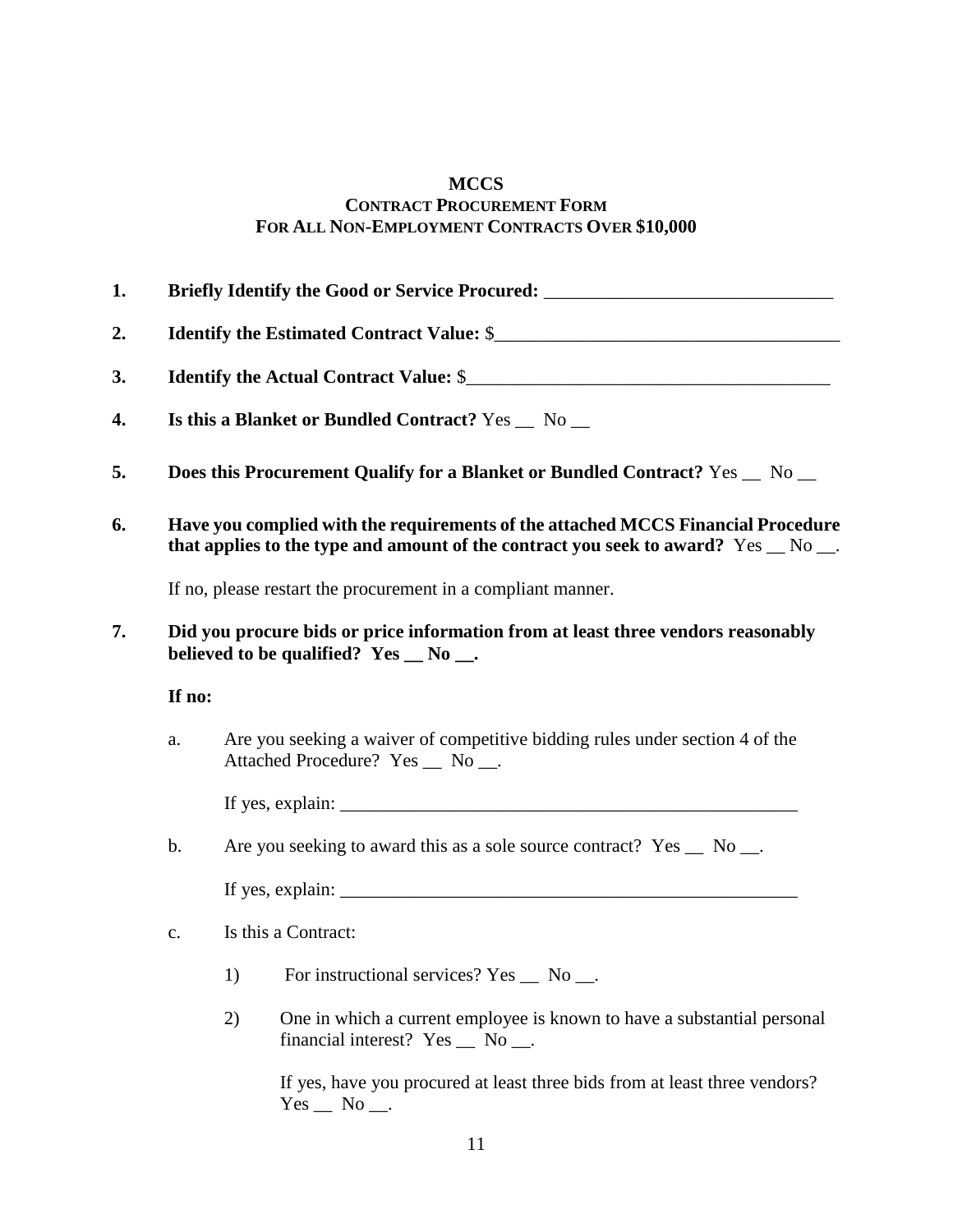If no, please restart procurement by obtaining such bids.

3) Subject to a state or federal law that require a procurement procedure that is either in addition to (i.e., ARRA), or effectively replaces (i.e., BGS), the MCCS procurement requirements? Yes \_\_ No \_\_.

\_\_\_\_\_\_\_\_\_\_\_\_\_\_\_\_\_\_\_\_\_\_\_\_\_\_\_\_\_\_\_\_\_\_\_\_\_\_\_\_\_\_\_\_\_\_\_\_\_\_\_\_\_\_\_\_\_\_\_\_

If yes, which law and how have you complied?

**8. List the following information regarding at least three vendors reasonably believed to be qualified from whom bids or information were sought:**

**10. Are you recommending awarding the contract to a vendor that was not the lowest price?** Yes \_\_ No \_\_.

| If yes, explain why: |  |  |
|----------------------|--|--|

\_\_\_\_\_\_\_\_\_\_\_\_\_\_\_\_\_\_\_\_\_\_\_\_\_\_\_\_\_\_\_\_\_\_\_\_\_\_\_\_\_\_\_\_\_\_\_\_\_\_\_\_\_\_\_\_\_\_\_\_\_\_\_\_\_\_\_\_\_\_

#### **11. Submitted by:**

| Printed Name: |  |
|---------------|--|
| Date:         |  |
| Signature:    |  |